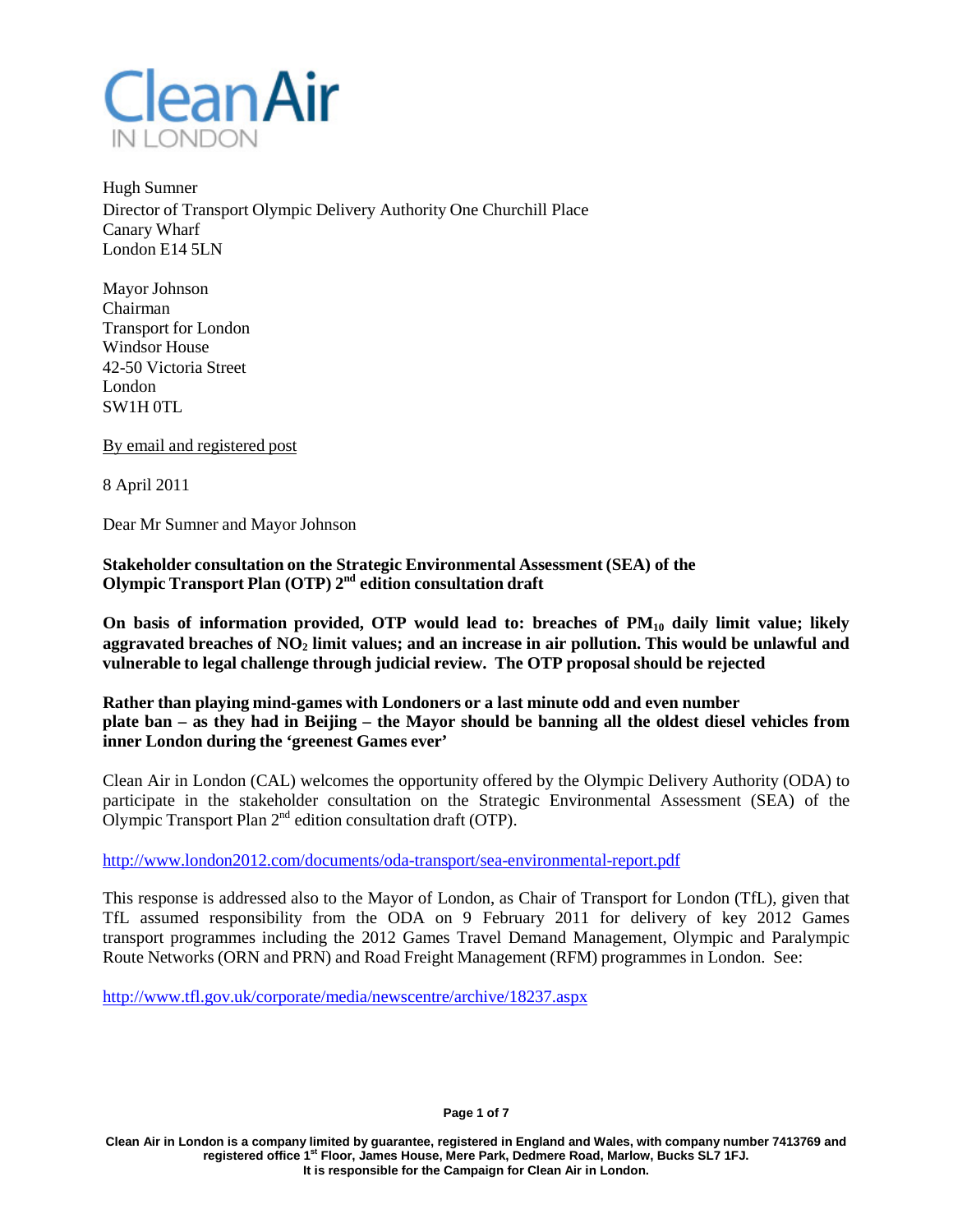

CAL is a not for profit organisation with a mission that includes campaigning to achieve urgently and sustainably at least World Health Organisation Standards (WHO) of air quality throughout London.

CAL is independent of any government funding, has cross-party support and many supporters, both individuals in London and organisations. CAL provides a channel for both public concern and expert opinion on air pollution in London. This document provides both general and expert comments in response to the consultation.

Traffic is a major cause of air pollution in London which in turn contributes to thousands of premature deaths per year and many thousands more illnesses, chronic illness and disability. For this reason, traffic measures are also measures to deal with air quality.

The details of our consultation response are set out below, but in brief:

- 1. CAL does not think the consultation has been adequate because insufficient information was provided in the consultation document.
- 2. the ORN and the PRN would cause the breach of one or more limit values for dangerous airborne particles ( $PM_{10}$ ) and the likely aggravated breach of other limit values (i.e. the  $NO<sub>2</sub>$ annual mean and  $NO<sub>2</sub>$  hourly limit values).
- 3. the ODA's own modelling suggests that the operation of the ODA and PRN would lead to an
	- unlawful increase in air pollution, inconsistent with European Union (EU) law.
- 4. there has been no, or no adequate, consideration of the impact of the proposals on particularly vulnerable groups, or minority ethnic groups.

Some of these issues were highlighted in speeches by Lord Berkeley in the House of Lords in January and June 2010. Lord Berkeley warned then about the possible need for a last minute 'odd and even number plate ban' if the OTP was inadequate. It seems his words were prophetic. See:

5 January 2010<http://www.theyworkforyou.com/lords/?gid=2010-01-05a.118.0>

14 June 2010<http://www.theyworkforyou.com/lords/?gid=2010-06-14a.876.1>

CAL notes the ODA's promise in its letter to CAL dated 22 March 2011 that included:

*"The ODA undertook the preliminary design for the Olympic Route Network (ORN) and for the Traffic Regulation Order (TRO) process, however in accordance with our strategy the detailed design and operation have been handed over to Transport for London (TfL). Funding has also been handed over to complete works associated with the build and operational phases.*

*"As detailed design of the routes, and therefore impacts, had not been finalised at the point of handover, the ODA will work collaboratively with TfL to ensure any statutory obligations are discharged in an appropriate and cost effective manner."* CAL emphasis.

These statements give CAL a 'substantive legitimate expectation' that offsetting measures will be introduced by the ODA and/or TfL to ensure that there is no worsening of air quality as a result of

#### **Page 2 of 7**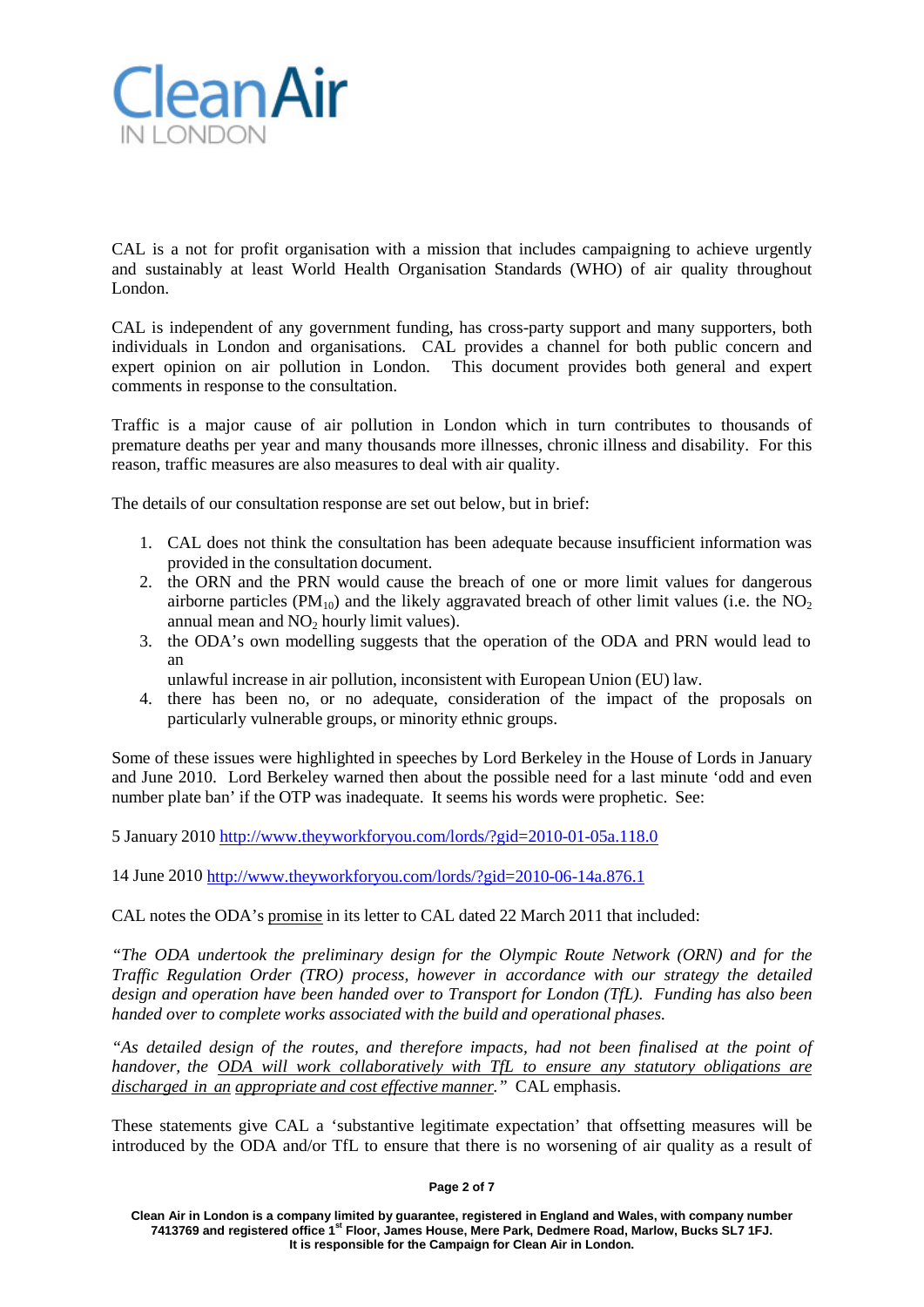

the ORN and/or PRN. As yet, these are: vague or unspecified; and still unquantified.

Further details of CAL's concerns are set out below.

## **Adequacy of the consultation: the information provided is inadequate**

CAL believes that the information which has been provided to the public in this consultation document is inadequate. For example, it:

- i. looks narrowly at the impact of the ORN and PRN near the Olympic venues and along some major thoroughfares e.g. "*However, because of the geographical extent of the ORN and PRN and the limited width of the corridor beyond the network itself that is likely to be affected, it is not practical to describe baseline environmental conditions relating to the whole ORN and PRN"* (page 27);
- ii. does not take account of the Mayor's final Air Quality Strategy (MAQS) which was published on 14 December 2010 i.e. more than two months prior to the launch of this consultation. Given the scale of breaches of NO<sub>2</sub> limit values in London, the MAQS – if successful – may result in some areas near or along the ORN or PRN, that breached the  $NO<sub>2</sub>$  limit values in 2010, complying with them in 2011. This would increase the prospect of the ORN and PRN causing aggravated breaches of one or both  $NO<sub>2</sub>$  limit values (i.e. a limit value being exceeded having been attained) in 2012. Further, the OTP refers to measures in the Mayor's draft Air Quality Strategy which were subsequently weakened or removed which might have addressed problems during the Olympics e.g. special measures to reduce the number and length of periods of high pollution; and
- iii. it assesses compliance with the Air Quality Standards (AQS) when it should be assessing compliance with the EU directive on ambient air quality and cleaner air for Europe 2008/50/EC and the Air Quality Standards Regulations 2010 (AQSR 2010).

Inadequate information is provided on where or when the breaches of EU limit values are likely to occur and there is none to quantify the effect of measures needed to ensure the full mitigation of adverse impacts.

CAL submitted requests for information to the ODA and TfL under the Freedom of Information/Environmental Information Regulations on 22 February 2011. It received replies from the ODA and TfL dated 22 March and 6 April respectively. As is clear from the fact that CAL had to make the request(s), the information was not provided in the consultation document itself.

In the circumstances, CAL's ability to respond to the OTP consultation is compromised.

### **Response to the proposals, insofar as a response is possible**

Notwithstanding and subject to its concerns about the consultation, CAL outlines below the response it is able to make to the proposal. This response is of necessity in general terms.

# **1. The SEA identifies problems: OTP expected to cause the breach of one or more limit values**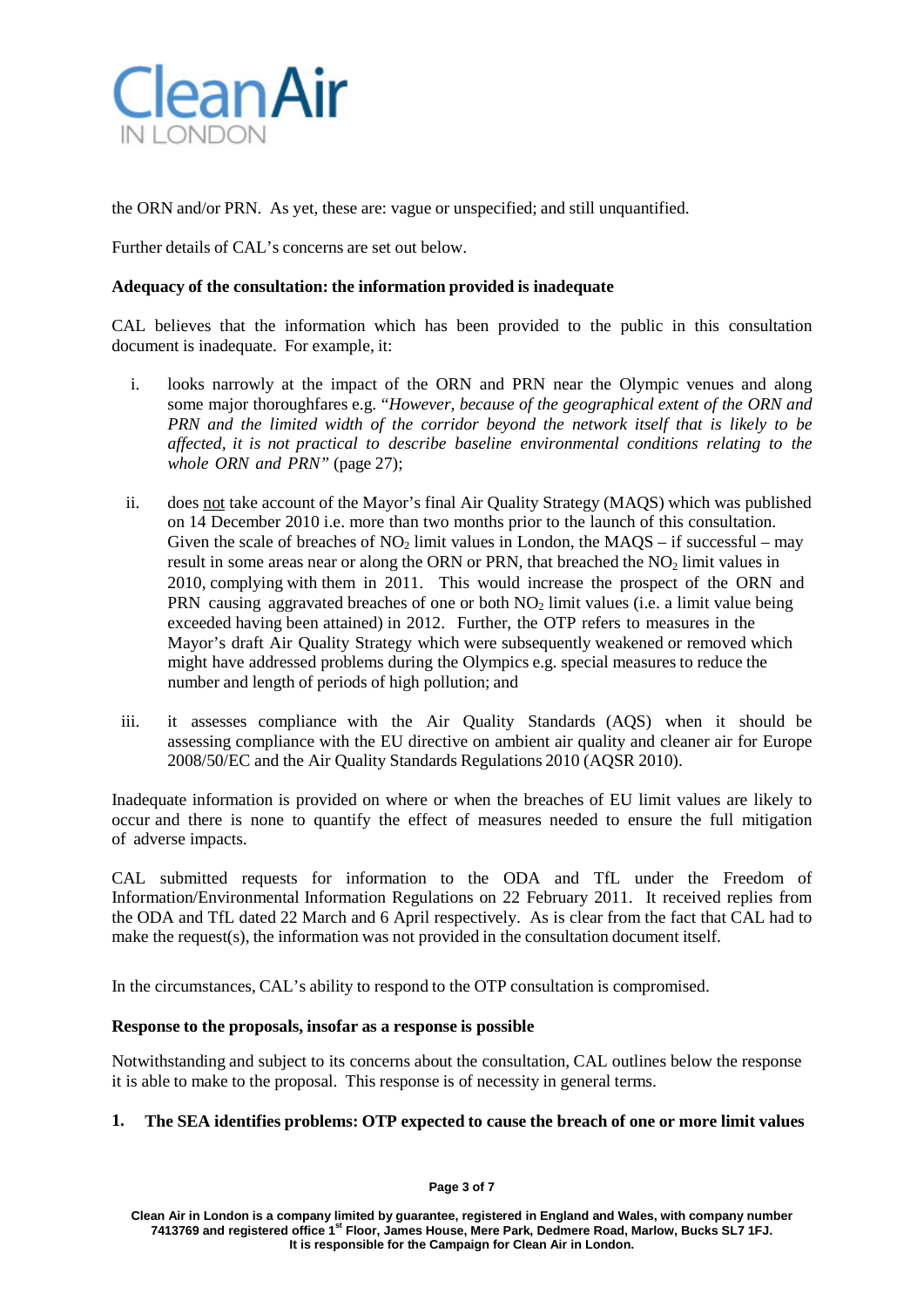

Even assuming the ambitious Transport Demand Management (TDM) plan in the OTP is implemented successfully, the OTP is expected to cause breaches of one or more limit values. For example:

*"Regarding PM10 monitoring data, it is forecasted that annual mean levels will be below the AQS. However, the number of daily mean exceedances at some roadside sites is anticipated to be more than the allowable number of exceedances"* (page 36). CAL emphasis.

Further, Appendix C states in several places: *"Both the NO2 and PM10 levels still likely to exceed the AQS in 2012"* i.e. at 'The River Zone', 'Central Zone', 'Other London venues' and 'Other venues'. It is not clear from the consultation documents if these breaches are caused by the OTP and/or just exacerbated by it. As you know, limit values may not be exceeded once attained and air pollution in general may not be worsened.

No breaches of the  $PM_{10}$  limit values are permitted in 2011 or thereafter. NO<sub>2</sub> limit values have been breached in London since they entered into force in January 2010 and may only be breached in the period up to January 2015 if the UK obtains a time extension to comply with them and meets various conditions such as the need to ensure  $NO<sub>2</sub>$  annual mean concentrations do not exceed 60 micrograms per cubic metre ( $\mu$ g/m<sup>3</sup>). The UK must lodge such an application by 30 September 2011 and the European Commission would then have until 30 June 2012 to object to it (or not). In other words the outcome is likely to be known only in the last few days or weeks before the start of the London 2012 Olympic Games.

You will be aware the UK's first application for a time extension on  $PM_{10}$  was rejected in December 2009 and the European Commission announced on 11 March 2011 a time extension until 11 June 2011 subject to a temporary and conditional exemption (which has not yet been complied with).

# **2. The SEA fails to identify and quantify solutions: full mitigation is needed**

The consultation appears to dismiss the problems identified on the basis they would be either temporary in time or local in geographical terms i.e. *'minor temporary adverse effects in some specific locations'* (page 6), *'minor adverse effect'* (Table 15 on page 80) and/or *'Overall, a minor temporary adverse effect of the Transport Plan is anticipated in this respect, compared with baseline conditions'* (page 93).

Worse, the consultation highlights the need for a solution or solutions and then fails to specify it or quantify it or them. For example, the consultation states on pages 92 and 93:

*"The modelling of the effects of the ORN and PRN indicates that there are a number of locations where quite large increases of traffic flow may occur as a result of diversions necessary for the operation of the ORN and PRN, albeit perhaps for a small number of occasions. This includes a number of locations:*

- − *in the vicinity of the Olympic Park;*
- − *on the main through-routesin the City of London; and*
- − *on the routes serving Wimbledon, Earls Court and Wembley.*

*"As the detailed planning of the ORN and PRN continues, it will be necessary to ensure that the arrangements for its implementation and the diversion of non-Games Family traffic do not lead to* 

#### **Page 4 of 7**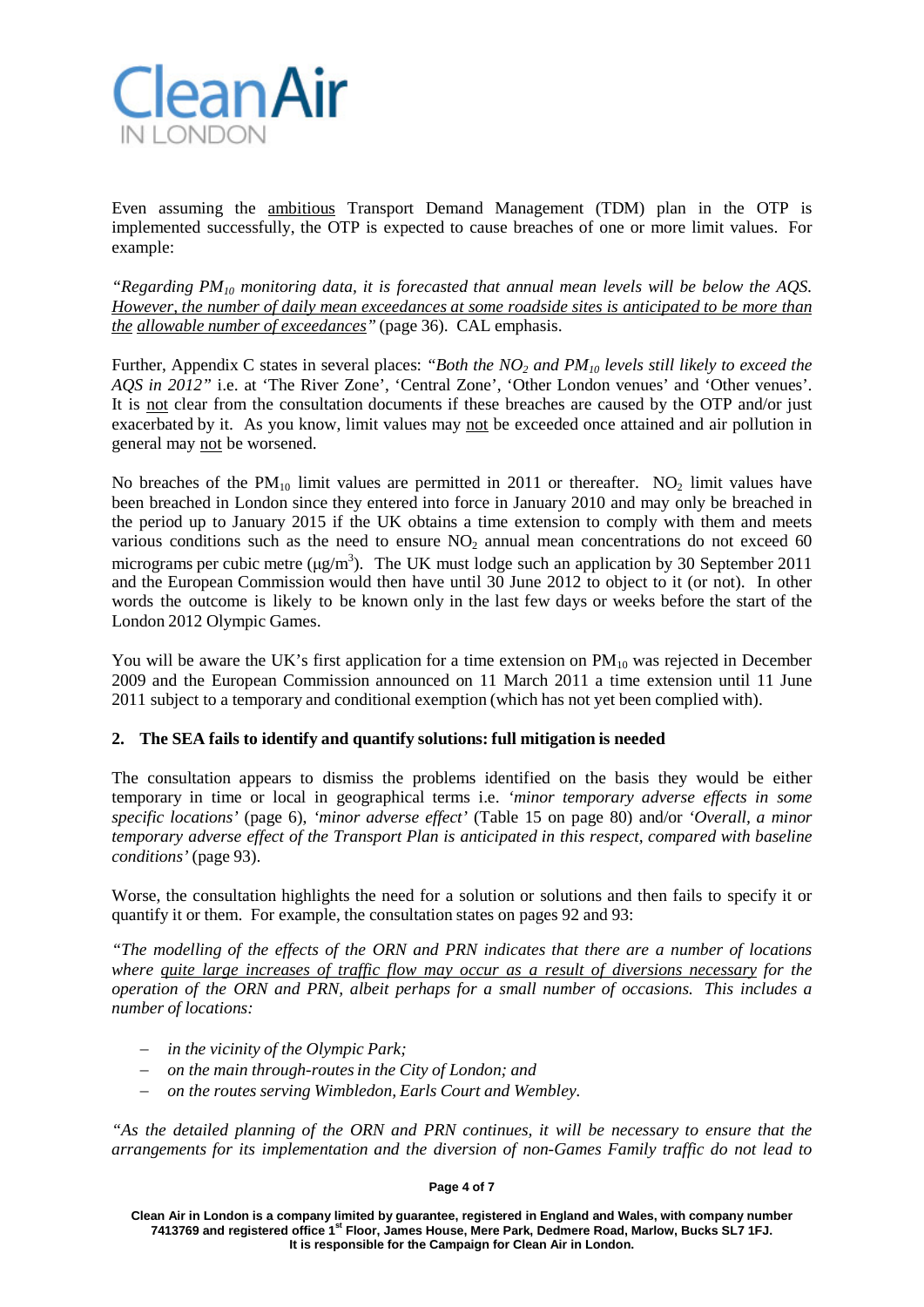

*additional breaches of air quality standards. The detailed design of the ORN and PRN has now been handed over to TfL as the delivery partner responsible. Consequently, the scheme will be subject further to TfL's Project Environmental Evaluation appraisal.*

*"Outside of London, the anticipated levels of traffic and the way in which the ORN and PRN will be operated mean that it is unlikely that the effects of the ORN and PRN will lead to any significant worsening of air quality.*

*"However, even if this were the case, it seems unlikely that there would be significant additional emissions of local air pollutants from road traffic during the period in which the Transport Plan will be operational. Also, any effects that were to occur would only do so temporarily, over a relatively short period of time.*

*"On this basis, it is considered that there would be at worst some minor decrease in baseline air quality associated with emissions from transport due to travel associated with the Games. However, the measures that the Transport Plan will put in place to encourage and ensure that a very high proportion of travel by spectators will be by public transport means that the levels of local pollutant emissions will be lower than would otherwise have been the case without the Plan. Overall, a minor temporary adverse effect of the Transport Plan is anticipated in this respect, compared with baseline conditions."* CAL emphasis.

### **Travel Demand Management**

Olympic Travel Demand Management measures typically include: travel capacity creation measures; travel behaviour change/marketing; traffic efficiency measures; traffic bans; and an emphasis on public transport.

Travel behaviour change/marketing measures seek to manage expectations as part of Olympic transport planning and use the 'Big Scare' to influence travel behaviour. The 'Big Scare' refers to the concerns which Games city residents have about travel and living conditions during Games time. It was first used to influence demand during the Sydney 2000 Games. For more details, please see:

[CAL 134 Monash Big Scare](http://cleanairinlondon.org/olympics/olympic-transport-plan-would-lead-to-breaches-of-air-pollution-laws/attachment/cal-134-monash-big-scare-3/)

# [CAL 134 Monash Big Scare 2](http://cleanairinlondon.org/olympics/olympic-transport-plan-would-lead-to-breaches-of-air-pollution-laws/attachment/cal-134-monash-big-scare-2-2/)

Page 87 of the SEA states:

*"Overall, it has been estimated that the Games will lead to a nearly 30 reduction in traffic flows on the ORN and PRN and about five per cent additional road traffic elsewhere, although it should be* noted that this is at a time of year where traffic levels, particularly in London, are typically lower than *average.*

*"In addition, evidence from the Sydney 2000 Games indicates that there was also a reduction in background travel demand during the period of the Olympic Games and Paralympic Games. It has been noted in this respect that 'a successful travel demand management programme (TDM) … resulted in a notable decrease of background travel in Sydney during the Games. This was largely*

## **Page 5 of 7**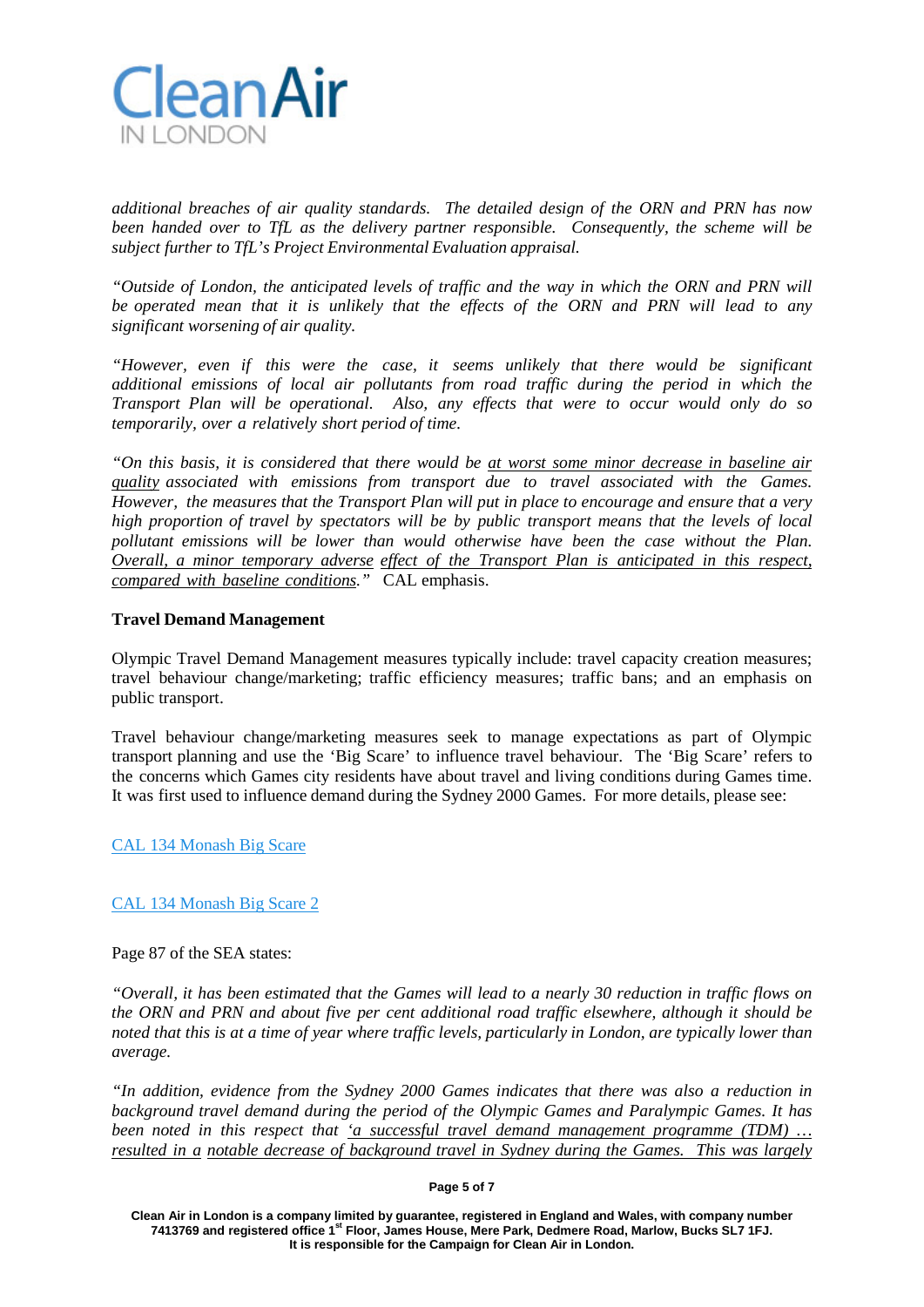

*achieved through a patient and well-orientated pre-Games communications campaign, aimed at citizens, potentially affected residents, local commerce and large businesses'. Such demand management will also be a feature of the London 2012 Transport Plan. On this basis, therefore it is not anticipated that there would be an overall increase in traffic flows and vehicle kilometres during the period that the Transport Plan is operational."* CAL emphasis.

CAL understands that a 30% reduction in non-Games Family traffic would be exceptional during the Olympic Games. In any event, because it depends on the use of the 'Big Scare' to manage people's expectations such reductions are unlikely to be achieved in London given the 'cat is out of the bag'. Some sort of large scale traffic bans or restrictions therefore seem inevitable for London.

CAL considers that this challenge, when combined with the promise to deliver the 'greenest Games ever', represents a major opportunity to adopt a new, innovative approach. Details of the promises to deliver the 'greenest Games ever' can be seen at:

[http://cleanairinlondon.org/olympics/london-2012-greenest-games-ever-or-most-sustainable-ever-](http://cleanairinlondon.org/olympics/london-2012-greenest-games-ever-or-most-sustainable-ever-breaches-of-air-quality-laws-with-eu-and-ioc-legal-action/) [breaches-of-air-quality-laws-with-eu-and-ioc-legal-action/](http://cleanairinlondon.org/olympics/london-2012-greenest-games-ever-or-most-sustainable-ever-breaches-of-air-quality-laws-with-eu-and-ioc-legal-action/)

CAL proposes that the Mayor should adopt a Berlin-style low emission zone for inner London during the 100 days in 2012 covered by the Queen's Diamond Jubilee, the Olympic Games and the Paralympic Games. This would ban all pre-Euro 4 diesel vehicles with the exception of licenced black taxis dropping off fare paying passengers (but not picking them up) and vulnerable groups. The scheme would continue in Central London after these events.

Based on TfL estimates (provided to CAL in response to a Freedom of Information request) this might affect up to 30% of diesel cars; 55% of LGVs and minibuses; 45% of coaches; 40% of rigid HGVs; and 30% of articulated HGVs. Surely a planned measure like this would be better than a last minute, chaotic odd and even number plate affecting all vehicles? It would reduce vehicle numbers and air pollution.

This scheme would showcase for 100 days in 2012 the London we would see in Central London from late 2012 and more significantly across the city in 2015 and thereafter. It would support the image of the 'greenest Games ever' and deliver tangible public health benefits.

# **Conclusion**

On the basis of the information provided, incomplete though it is, the OTP and the operation of the ORN and PRN would lead to:

- i. breaches of the PM<sub>10</sub> daily limit value in 2012 (e.g. page 36 and Appendix C);
- ii. likely aggravated breaches of the  $NO<sub>2</sub>$  annual mean and  $NO<sub>2</sub>$  hourly limit values (i.e. exceedances of limit values which had been attained in 2011); and
- iii. an increase in harmful concentrations in ambient air.

For the reasons outlined above this would be unlawful and vulnerable to legal challenge through judicial review.

CAL therefore concludes that the ODA, TfL and the Mayor of London should reject the proposal for the OTP. There should be no further outcome without further information and modelling, all of which

#### **Page 6 of 7**